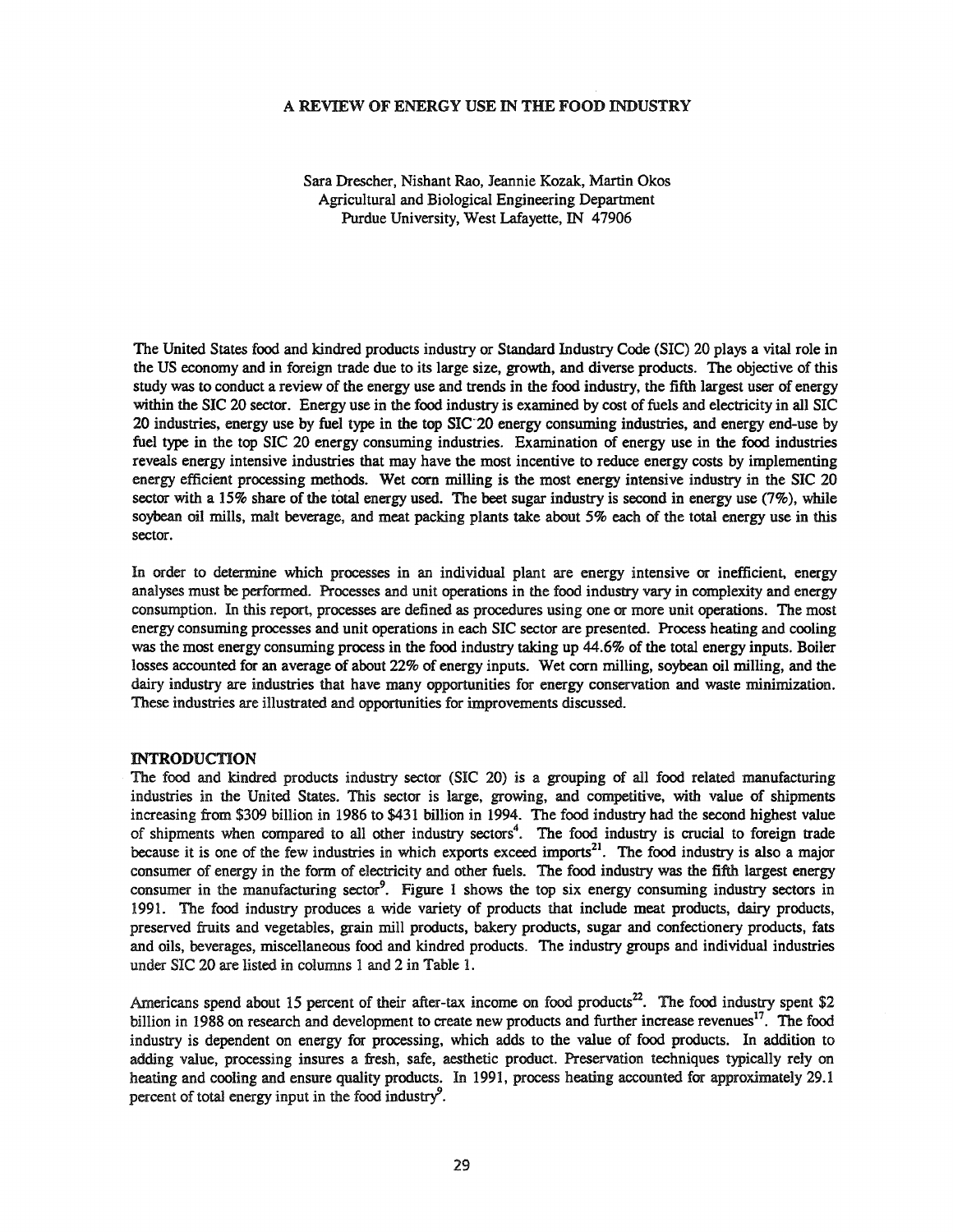

Figure 1. Top Energy Consumers by Industry Grouping in 1991.

Source: Energy Information Administration, 1994

Process cooling and refrigeration consumed about 15.5 percent of total energy inputs. Foods that have undergone extensive processing have increased in popularity in the United States markets and in foreign markets. According to the US Industrial Outlook<sup>22</sup>, food and beverage purchase patterns have changed since 1987. Consumers spend less of their food budget on meat, eggs and dairy. Recent trends indicate that consumers dedicate a greater percentage of their food budget to higher value-added foods and to cereal and bakery products. Higher value-added foods include prepared foods, nonalcoholic beverages, table spreads, and confectionery products. These foods are retail ready, packaged and brand name products. At least 40 percent of the industry shipment value is added through energy intensive manufacturing. The Bureau of the Census calculates value-added by value of industry shipments less the cost of materials, supplies, containers, fuel, electricity, and contract work<sup>22</sup>. Figure 2 demonstrates the relationship between energy use and value-added. Each industry grouping's energy purchases were expressed as a percentage of total SIC 20 energy purchases. Value-added of each industry was expressed as a percent of total SIC 20 value-added per industry grouping. This figure shows that industries that have added greater value to products by manufacturing usually consume more energy. Beverages, or SIC 208, are an exception by having the greatest percent value-added but only being the fifth largest energy user.

### ENERGY USE IN THE FOOD INDUSTRY

The food industry was the fifth largest energy consumer in the manufacturing sector in 1994<sup>9</sup>. Food manufacturers are important utility customers because they have large utility loads. Electricity usually meets about 15% of the food industry's energy needs. Most of the processes that use electricity cannot substitute other forms of energy. The food industry was responsible for consuming 7% of the total electricity used by the manufacturing sectors. 94% of this electricity was purchased, and 6% was produced through co-generation by the individual food industries themselves. In addition to electricity, fossil fuels are also used, with natural gas being the most widely used. Meat, grain mill products and preserved fruits and vegetables spent the most money on electricity and purchased fuels in 1994 as seen in Table 1. Eight food industries represent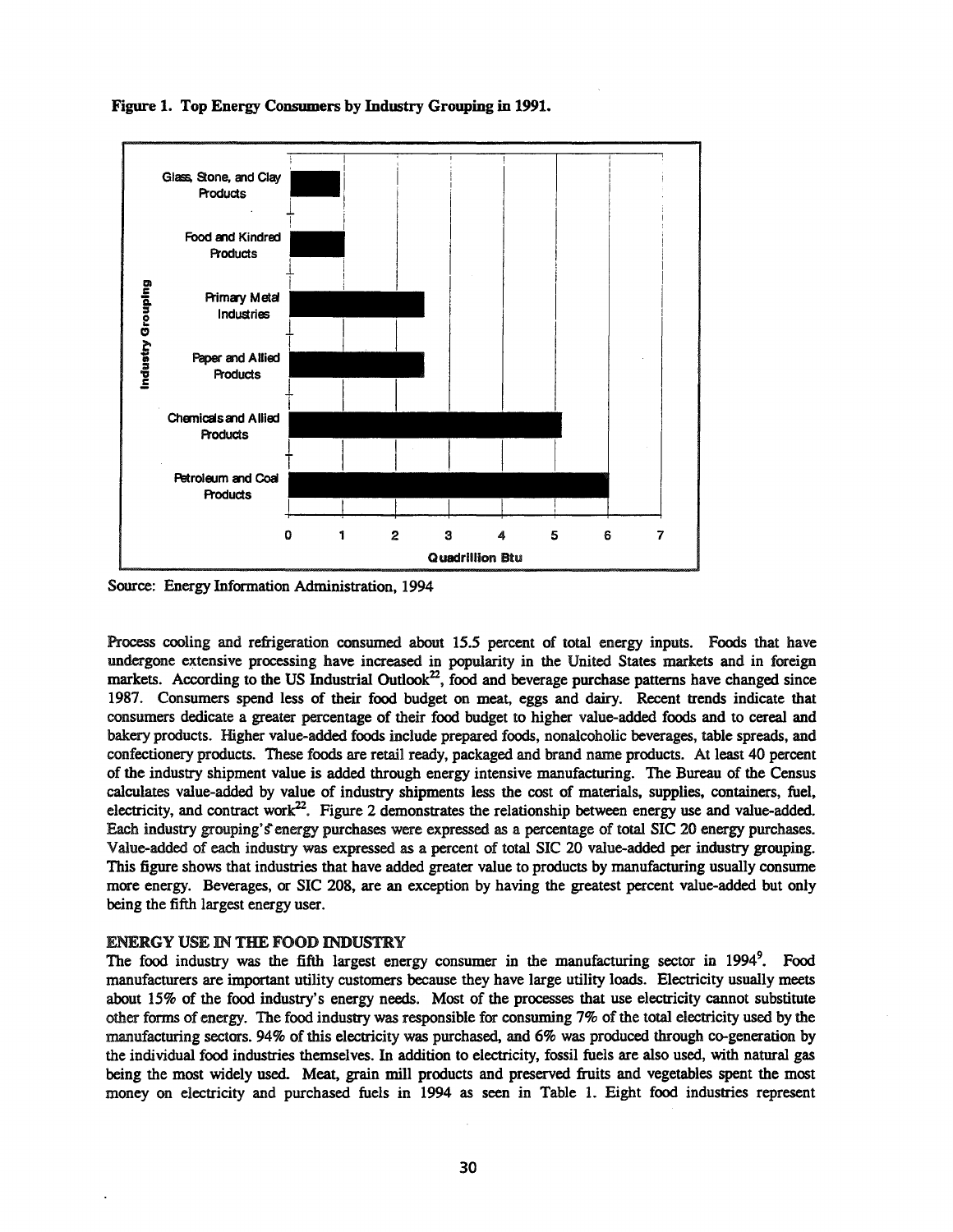approximately 50% of all SIC 20 energy inputs as shown in Figure 3 which shows the percentage of all SIC energy consumed by these industries.





Source: Bureau of Census, 1994

# Table 1. Cost of purchased fuels and electricity in 1994 in the SIC 20 industry sector

| SIC Codel | <b>Industry Group and Industry</b>  | Cost of Purchased<br><b>Electric Energy</b><br>(million \$) | Cost of Purchased<br><b>Fuels</b><br>(million \$) | <b>Total Cost</b><br>(million \$) |
|-----------|-------------------------------------|-------------------------------------------------------------|---------------------------------------------------|-----------------------------------|
| 20        | <b>Food and Kindred Products</b>    | 3206.2                                                      | 2384.3                                            | 5590.5                            |
| 201       | Meat Products                       | 578.7                                                       | 857.0                                             | 835.7                             |
| 2011      | Meat packing plants                 | 170.0                                                       | 94.7                                              | 264.7                             |
| 2013      | Sausages and other prepared meats   | 157.0                                                       | 69.1                                              | 266.1                             |
| 2015      | Poultry slaughtering and processing | 251.7                                                       | 93.2                                              | 334.9                             |
| 202       | <b>Dairy Products</b>               | 394.2                                                       | 202.2                                             | 596.4                             |
| 2021      | <b>Creamery Butter</b>              | 4.1                                                         | 3.8                                               | 7.9                               |
| 2022      | Cheese                              | 96.5                                                        | 71.4                                              | 167.9                             |
| 2023      | Dry, condensed & evaporated dairy   | 46.8                                                        | 44.0                                              | 90.8                              |
| 2024      | Ice cream and frozen desserts       | 71.0                                                        | 12.3                                              | 83.3                              |
| 2026      | Fluid Milk                          | 175.7                                                       | 70.8                                              | 246.5                             |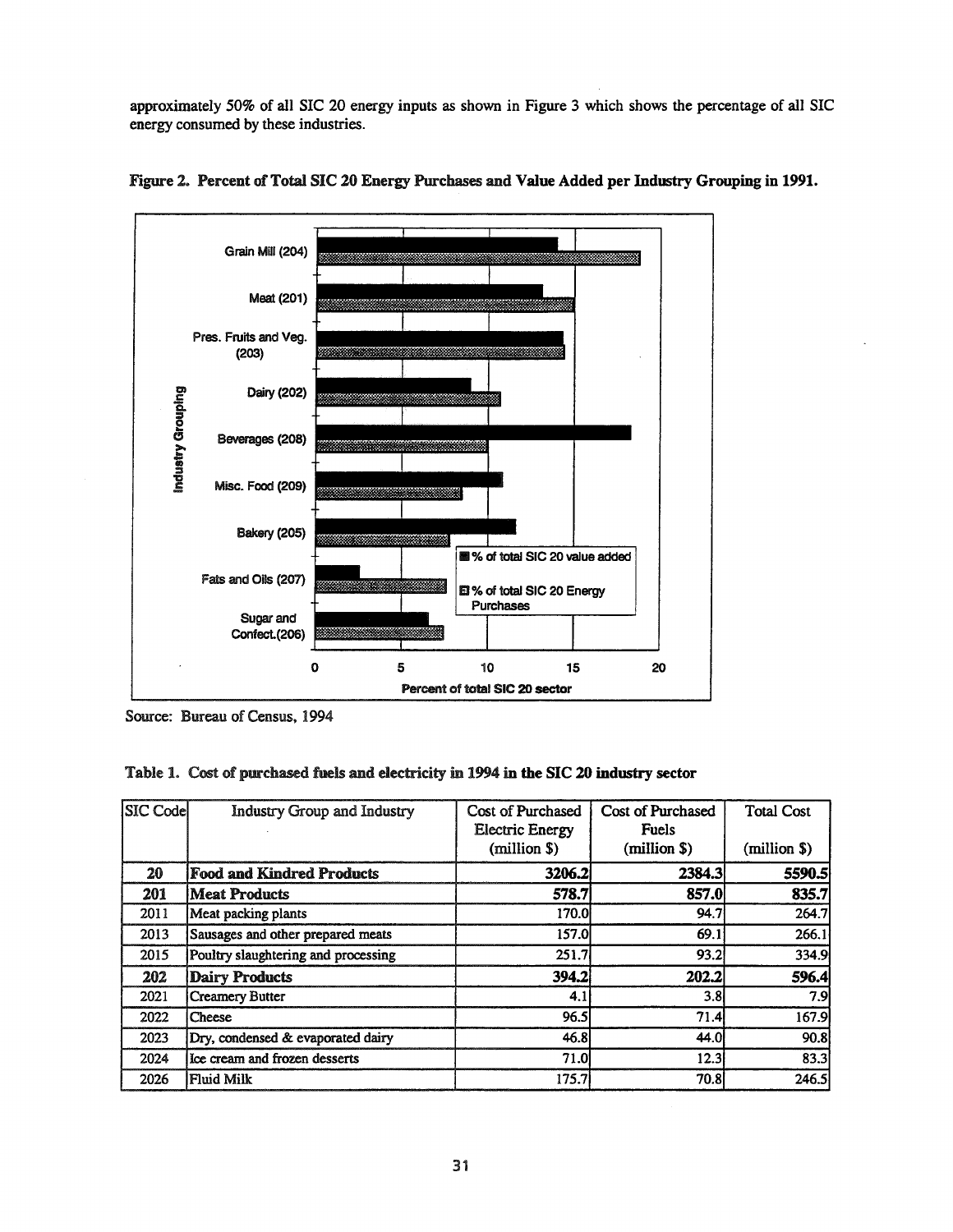| 203  | <b>Preserved Fruits and Vegetables</b>  | 448.9 | 355.3 | 804.2  |
|------|-----------------------------------------|-------|-------|--------|
| 2032 | Canned specialties                      | 39.7  | 38.0  | 77.7   |
| 2033 | Canned fruits and vegetables            | 108.0 | 138.1 | 246.1  |
| 2034 | Dehydrated fruits, vegetables & soups   | 33.4  | 44.6  | 78.0   |
| 2035 | Pickles, sauces & salad dressings       | 38.9  | 21.7  | 60.6   |
| 2037 | Frozen fruits and vegetables            | 140.4 | 79.8  | 220.2  |
| 2038 | Frozen specialties                      | 88.5  | 33.1  | 121.6  |
| 204  | <b>Grain Mill Products</b>              | 603.0 | 444.9 | 1047.9 |
| 2041 | Flour and other grain mill products     | 116.1 | 19.9  | 136.0  |
| 2043 | Cereal breakfast foods                  | 52.0  | 35.1  | 87.1   |
| 2044 | Rice milling                            | 26.8  | 9.2   | 36.0   |
| 2045 | Prepared doughs and flour mixes         | 33.6  | 9.7   | 43.3   |
| 2046 | Wet corn milling                        | 197.8 | 268.3 | 446.1  |
| 2047 | Dog and cat food                        | 45.3  | 33.4  | 78.7   |
| 2048 | Prepared feeds                          | 131.4 | 69.3  | 200.7  |
| 205  | <b>Bakery Products</b>                  | 242.3 | 192.8 | 435.1  |
| 2051 | Bread & cakes                           | 156.9 | 132.3 | 289.2  |
| 2052 | Cookies & crackers                      | 55.2  | 43.2  | 98.4   |
| 2053 | Frozen bakery products                  | 30.1  | 17.3  | 47.4   |
| 206  | <b>Sugar and Confectionery Products</b> | 163.4 | 252.8 | 416.2  |
| 2061 | Raw cane sugar                          | 8.8   | 21.4  | 30.2   |
| 2062 | Cane sugar refining                     | 7.9   | 39.4  | 47.3   |
| 2063 | Beet sugar                              | 18.8  | 136.2 | 155.0  |
| 2064 | Candy & chewing gum (SIC 2067)          | 83.4  | 35.4  | 118.8  |
| 2066 | Chocolate and cocoa products            | 26.6  | 12.2  | 38.8   |
| 2068 | Roasted nuts and seeds                  | 18.0  | 8.2   | 26.2   |
| 207  | <b>Fats and Oils</b>                    | 180.1 | 243.9 | 424.0  |
| 2074 | Cottonseed oil mills                    | 27.8  | 15.6  | 43.4   |
| 2075 | Soybean oil mills                       | 77.6  | 115.7 | 193.3  |
| 2076 | Vegetable oil mills                     | 5.9   | 4.6   | 10.5   |
| 2077 | Animal and marine oils                  | 42.0  | 78.7  | 120.7  |
| 2079 | Edible fats and oils                    | 26.8  | 29.3  | 56.1   |
| 208  | <b>Beverages</b>                        | 340.3 | 216.5 | 556.8  |
| 2082 | Malt beverages                          | 124.1 | 104.9 | 229.0  |
| 2083 | Malt                                    | 16.7  | 23.0  | 39.7   |
| 2084 | Wines and Brandy                        | 34.8  | 11.2  | 46.0   |
| 2085 | Distilled and blended liquors           | 12.4  | 12.5  | 24.9   |
| 2086 | Bottled and canned soft drinks          | 133.5 | 51.7  | 185.2  |
| 2087 | Flavoring extracts and syrups           | 18.9  | 13.3  | 32.2   |
| 209  | Misc. Food and Kindred Products         | 255.4 | 218.9 | 474.3  |
| 2091 | Canned and cured fish seafoods          | 7.0   | 9.9   | 16.9   |
| 2092 | Fresh or frozen prepared fish           | 49.3  | 69.8  | 119.1  |
| 2095 | <b>Roasted Coffee</b>                   | 29.3  | 22.9  | 52.2   |
| 2096 | Potato chips & snacks                   | 40.4  | 51.7  | 92.1   |
| 2097 | Manufactured ice                        | 8.5   | 3.8   | 12.3   |
| 2098 | Macaroni and spaghetti                  | 15.9  | 5.3   | 21.2   |
| 2099 | Food preparations                       | 105.1 | 55.5  | 160.6  |

Source: Bureau of the Census, 1994.

 $\ddot{\phantom{a}}$ 

 $\sim$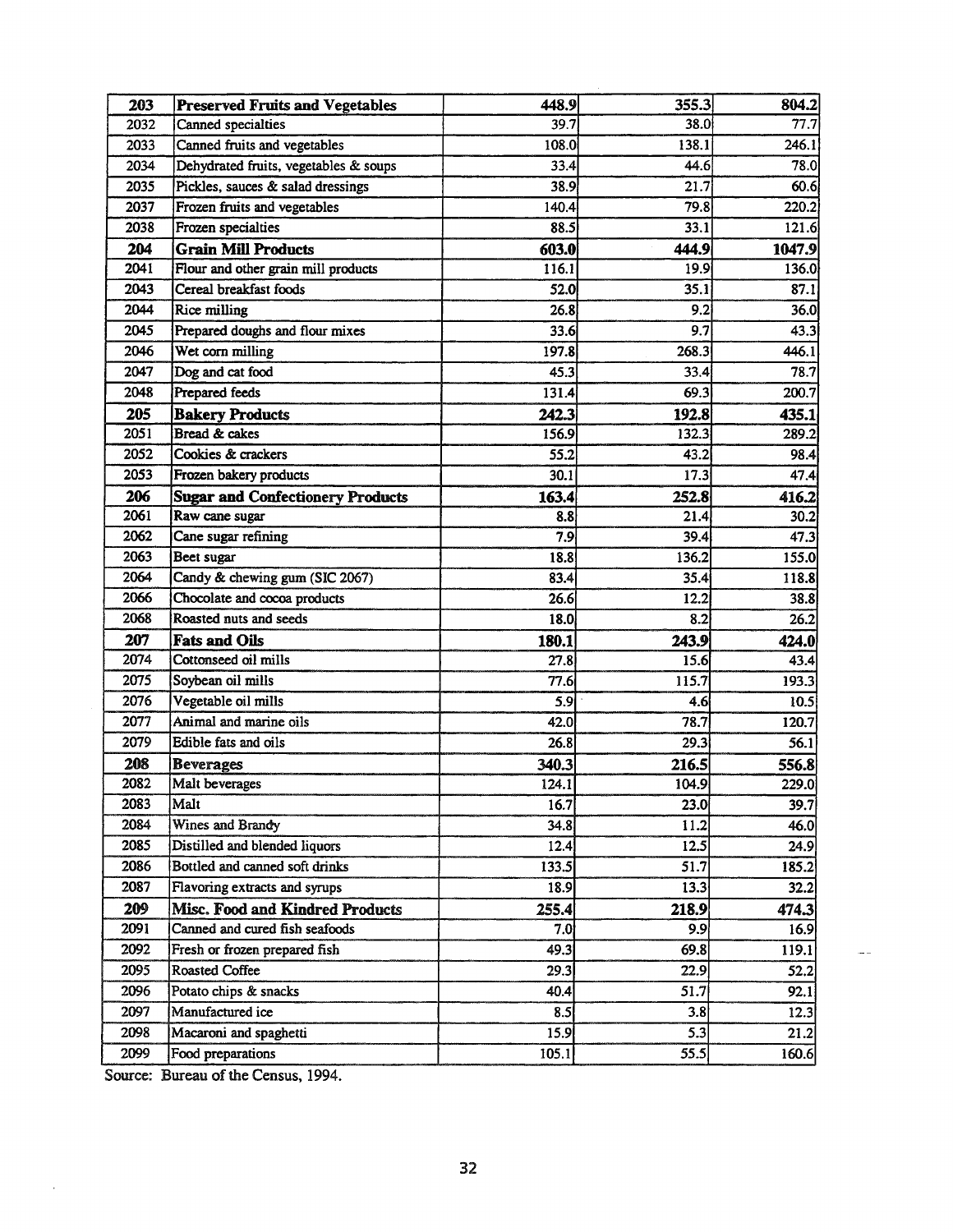The Energy Information Association<sup>9</sup> defines industrial end-use categories as direct uses (process uses, nonprocess uses), indirect uses (boiler fuel), and unallocated. end-use. Process uses include process heating, process cooling and refrigeration, machine drive (mechanical energy), electro-chemical processes, and other process uses. The food industry represents about 6% of total energy inputs in the manufacturing sector. 7.6% of electricity was used for processing, with 47.6% used for machine drive and 25% for process cooling and refrigeration in 1991. Less than eight percent of the energy consumed by manufacturing industry is end-use by non-process uses which include facility heating, ventilation, refrigeration, lighting; facility support; onsite transportation; and conventional electricity generation. Non-process uses accounted for 16.0% of electricity use. lighting, heating, ventilation and air-conditioning accounted for about 12% of the 16%. 89.8% of residual fuel oil was used as boiler fuel. 6% was used for process heating. Distillate fuel oil was used mainly for boiler fuel (41.9%) and non-process uses (41.9%). Onsite transportation consumed the most distillate fuel oil in the non-process category. Processing consumed 9.1% of total distillate fuel oil, mostly by process heating. The third category used by the EIA is unallocated end-use. This category accounts for energy uses that do not fall into an assigned category. Unallocated end-use usually consists of byproduct energy sources. In the manufacturing industry, approximately one-half of all end-use consumption is used to change raw materials into products. Energy by end use for the entire SIC 20 industry can be seen in Table 2 and total energy consumption by fuel type of selected SIC 20 industries is shown in Table 3.

The effects of fuel and its byproducts on the food and economics of the fuel choice should be the two main considerations when selecting a fuel type. Design considerations should be evaluated to achieve the best compromise for fuel choice. These include lowest fuel cost per unit of useful heat generated, lowest capital and maintenance costs for combustion and transfer equipment, lowest direct labor costs per unit of useful heat generated, lowest fire and explosion hazard, lowest risk of product contamination by the fuel and its byproducts, maximum flexibility in operations and control, maximum reliability in continuity of supply, and compliance with environmental standards.

There are several approaches to performing energy analyses for industries<sup>3,5,11,19</sup>. The methodologies all include performing mass and energy balances for the industry to be analyzed. Several computer programs can be used to estimate water and energy use including WEP, FOODS, and BATCHES<sup>2</sup>. The Waste, Water, and Energy Estimating Program, or WEEP, estimates the water and energy use for products produced within a plant based on minimal input information to illustrate how the energy and waste production is distributed between individual operations taking place in a plant<sup>2</sup>. One industry where WEEP can be utilized is the dairy industry. The program requires information on the monthly production, monthly utility bills, and monthly municipal bills for waste disposal to model the distribution of energy and waste. WEEP targets specific areas with inefficiencies in water and energy usage or areas that produce excess waste. In the simulation, FOODS and BATCHES are used in addition to WEEP. FOODS is a food process flowsheeting and design program which individualizes each system and its unit operations. BATCHES is a dynamic simulation software which models the system in the time domain. In the dairy study, it was found that in the fluid milk plant, packaging consumes 41% of electricity and 35% water and uses 69% of refrigeration. Within the cottage cheese process, rinsing is the most intense operation using 22% of the electricity, 63% of the water, and 67% of the refrigeration load. In the ice cream plant, freezing processes take up 79% of electricity and 81% of refrigeration load.

In addition to estimating energy use with computer programs another method of realizing greater energy efficiency would be by the introduction of new technology. According to Kent et al. (1995), energy use in the food processing industry could be significantly decreased by 2010 with the development and use of advanced technology.. Four processes that can be improved are:

- 1. Pasteurization and sterilization by cold pasteurization and electron beam sterilization.
- 2. Evaporation and concentration by supercritical extraction and protein separation.
- 3. Drying by vapor recompression, supercritical extraction, and extractive drying.
- 4.. Chilling, cooling and refrigeration by controlled atmosphere packaging.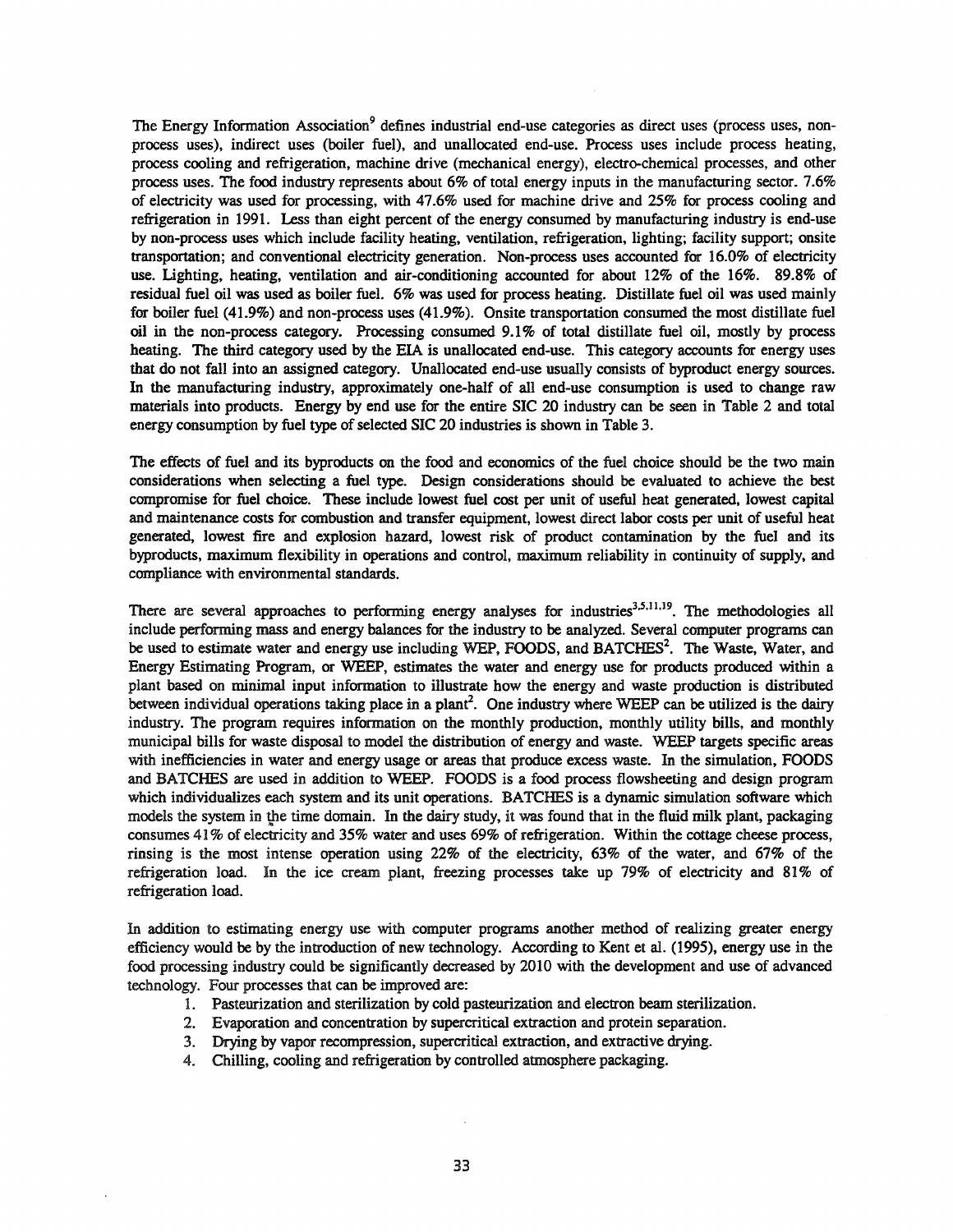| <b>SIC</b><br>Code  | <b>End-Use Categories</b>        | Total<br><b>Trillion</b><br>Btu) | Net<br>Electricity<br>(million<br>kWh) | Residual<br>Fuel Oil<br>(1000)<br>bbls) | Distillate<br><b>Fuel Oil</b><br>(1000)<br>bbls) | Natural<br>Gas<br>(billion cu<br>ft) | <b>LPG</b><br>(1000)<br>bbls) | Coal not Coke<br>and Breeze<br>$(1000 \text{ short tons})$ | Other<br><b>Trillion</b><br>Btu) |
|---------------------|----------------------------------|----------------------------------|----------------------------------------|-----------------------------------------|--------------------------------------------------|--------------------------------------|-------------------------------|------------------------------------------------------------|----------------------------------|
| 20                  | <b>Food and Kindred Products</b> |                                  |                                        |                                         |                                                  |                                      |                               |                                                            |                                  |
| <b>Total Inputs</b> |                                  | 953                              | 49536                                  | 4317                                    | 2966                                             | 497                                  | 1429                          | 6913                                                       | 69                               |
| <b>Boiler Fuel</b>  |                                  |                                  | 1073                                   | 3875                                    | 1242                                             | 306                                  | 441                           | 6414                                                       | ۰                                |
|                     | <b>Total Process Uses</b>        | -                                | 38445                                  | $\mathbf{a}$                            | 270                                              | 140                                  | 292                           | a                                                          | ۰                                |
|                     | Process Heating                  |                                  | 2030                                   | 260                                     | 212                                              | 133                                  | 224                           | a                                                          |                                  |
|                     | Process Cooling and Refrig.      | $\blacksquare$                   | 12711                                  | 0                                       | 15                                               | a                                    | 1                             | 0                                                          |                                  |
|                     | <b>Machine Drive</b>             | -                                | 23597                                  | ь                                       | 35                                               | a                                    | 56                            | 0                                                          | ۰                                |
|                     | Electro-Chem. Processes          |                                  | b                                      | $\blacksquare$                          | $\bullet$                                        |                                      | $\bullet$                     | ۰                                                          | ٠                                |
|                     | Other                            |                                  | 83                                     | $\Omega$                                | 8                                                | $\overline{2}$                       | 11                            | 0                                                          | ۰                                |
|                     | Total Non-Process Uses           | ۰                                | 7926                                   | a                                       | 1242                                             | 34                                   | 598                           | a                                                          | ۰                                |
|                     | Heat, Ventilation, Air-Cond.     |                                  | 3430                                   | 26                                      | 128                                              | 20                                   | 50                            | a                                                          |                                  |
|                     | Lighting                         | -                                | 3460                                   | $\overline{\phantom{0}}$                | ۰                                                |                                      | $\blacksquare$                | $\blacksquare$                                             |                                  |
|                     | Support                          | $\bullet$                        | 779                                    | b                                       | 23                                               | $\overline{2}$                       | 14                            | 0                                                          | $\blacksquare$                   |
|                     | <b>Onsite Transportation</b>     | ۰                                | 163                                    | $\overline{a}$                          | 812                                              | c                                    | 533                           | $\ddot{\phantom{1}}$                                       |                                  |
|                     | Conventional Elect. Gen.         |                                  | $\bullet$                              | 0                                       | 246                                              | 12                                   | c                             | a                                                          | ۰                                |
|                     | Other                            | ۰                                | 94                                     | c                                       | 33                                               | c                                    | b                             | $\mathbf 0$                                                | -                                |
|                     | End-Use Not Reported             | 95                               | 3166                                   | 82                                      | 212                                              | 17                                   | ь                             | $\bf{0}$                                                   | 69                               |

### Table 2. End use by fuel type for entire SIC 20 in 1991

a = Withheld to avoid disclosing data for individual establishments. Data are included in totals.

b = Withheld because standard error is greater than 50%. Data are included in totals.

 $c =$  Estimate is less than 0.5. Data are included in totals.<br> $- =$  Not Applicable.

Not Applicable.

Source: Energy Information Administration (1994)

|  |  |  | Table 3. Total energy consumption by fuel type of selected SIC 20 industries |  |  |  |  |  |  |
|--|--|--|------------------------------------------------------------------------------|--|--|--|--|--|--|
|--|--|--|------------------------------------------------------------------------------|--|--|--|--|--|--|

| <b>SIC</b> | <b>Industry Groups</b>       | Total | Net         | Residual                | Distillate   Natural   LPG |     |               | Coal     | Coke          | Other        |
|------------|------------------------------|-------|-------------|-------------------------|----------------------------|-----|---------------|----------|---------------|--------------|
| Code       |                              |       | Electricity | Fuel Oil                | Fuel Oil                   | Gas |               |          | and           |              |
|            |                              |       |             |                         |                            |     |               |          | <b>Breeze</b> |              |
|            | 20 Food & Kindred Prod.      | 922   | 172         | 27                      | 17                         | 512 | 5             | 154      | W             | W            |
|            | 2011 Meat Packing Plants     | 481   | 12          |                         |                            | 32  |               |          | 0             |              |
|            | 2033 Canned Fruits & Veg.    | 44    | 5           | $\mathcal{D}$           |                            | 36  | 8             | Ω        | 0             | $\star$      |
|            | 2037 Frozen Fruits & Veg.    | 40    | 11          | 2                       | sk.                        | 26  | ×.            | O        | O             |              |
|            | 2046 Wet Corn Milling        | 141   | 14          | 水.                      | 出                          | 52  | 家             | 68       | w             | W            |
|            | 2051 Bread, cake, & related. | 32    | 8           | $\mathbf{a}_\mathrm{c}$ |                            | 23  | $\frac{1}{2}$ | $\Omega$ | O             | sk.          |
|            | 2063 Beet Sugar              | 67    |             | W                       | *                          | 19  | $\ast$        | 43       | W             | $\star$      |
|            | 2075 Soybean Oil Mills       | 50    | 6           | ж                       | 案                          | 24  | $\ast$        | 13       | 0             | 6            |
|            | 2082 Malt Beverages          | 50    | 8           | ٩                       | $\mathbf{x}$               | 23  | 案             | 16       | 0             | $\mathbf{x}$ |

Estimates in trillion BTU

\* - Estimate less than 0.5. Data are included in higher level totals.

w- Withheld to avoid disclosing data for individual establishments. Data are included in higher level totals. Q- Withheld because relative standard error is greater than 50%. Data are included in higher level totals. Source: Energy Information Administration (1994)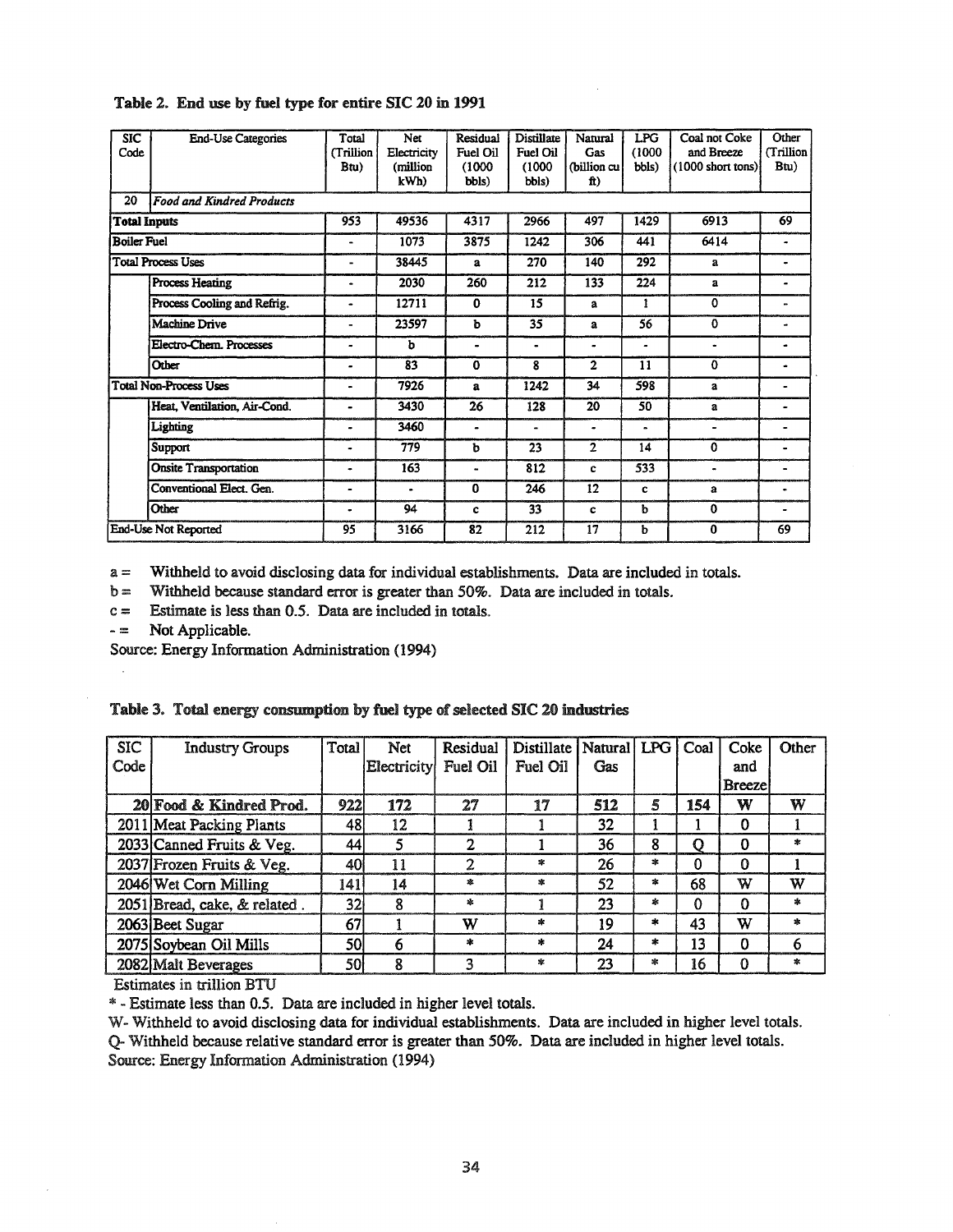

Figure 3. Top Eight Energy Consuming Food Industries and Percentage of total SIC 20 Energy Use.

Source: Energy Information Administration (1994)

Steinmeyer (1993) claims that changes made to improve quality or safety often result in energy savings. This is because labor and capital represent large costs and are more likely to be improved by firms. The measures taken to improve capital or labor can benefit the environment.

Manufacturing in the United States alone uses 10 billion gallons of water a day for various processes<sup>8</sup>. Several food industries that are not energy intensive use and waste large amounts of water. Methods of water purification include clarification, filtering, ion exchange, ultrafiltration, and reverse osmosis. In addition to wastewater recovery, there are many opportunities for waste conversion in the food industry<sup>1,12,23</sup>. The food products industry currently supplies fuels produced from its byproducts to other industries. Although the production and use of these biomass fuels have been shown to be technologically feasible, there are varying opinions concerning the economic stability of producing and using fuels from renewable resources. Food processors can fulfill a large portion of their energy requirements by converting their own wastes<sup>6</sup>. Natural gas can be produced from waste streams from a wide variety of organically rich sources such as nearly all food processing waste streams, municipal wastes, and agricultural wastes. There is also economic feasibility of producing other alternative fuels such as ethanol and methanol from food processing wastes. Each step in food processing has the potential to introduce energy losses and waste generation, and cause environmental damage. Research is needed in energy reclamation from by-products, by-product reduction, rapid analytical methods, sanitizing and cleaning agents and procedures, wastewater treatment technologies, refrigerants, and packaging technologies, to reduce environmental damage.

### PROFILES OF FOOD INDUSTRY SECfORS AND MAJOR UNIT OPERATIONS IN THEM

The food industry is dependent on energy for key processes food preservation, safe and convenient packaging, and storage<sup>17</sup>. Fuels and electricity are used in heating processes that include roasting, baking, cooking, frying, and boiling. Roasting and baking require a direct application of heat, while cooking, frying, and boiling use a transfer medium. Cooling processes such as freezing, cooling, and refrigeration are almost completely dependent on electricity. Safe and convenient packaging is extremely important in food manufacturing and is also energy intensive. Freezing and drying are the most crucial methods of food storage. Freezing operations require a large portion of electricity used by industries while drying procedures usually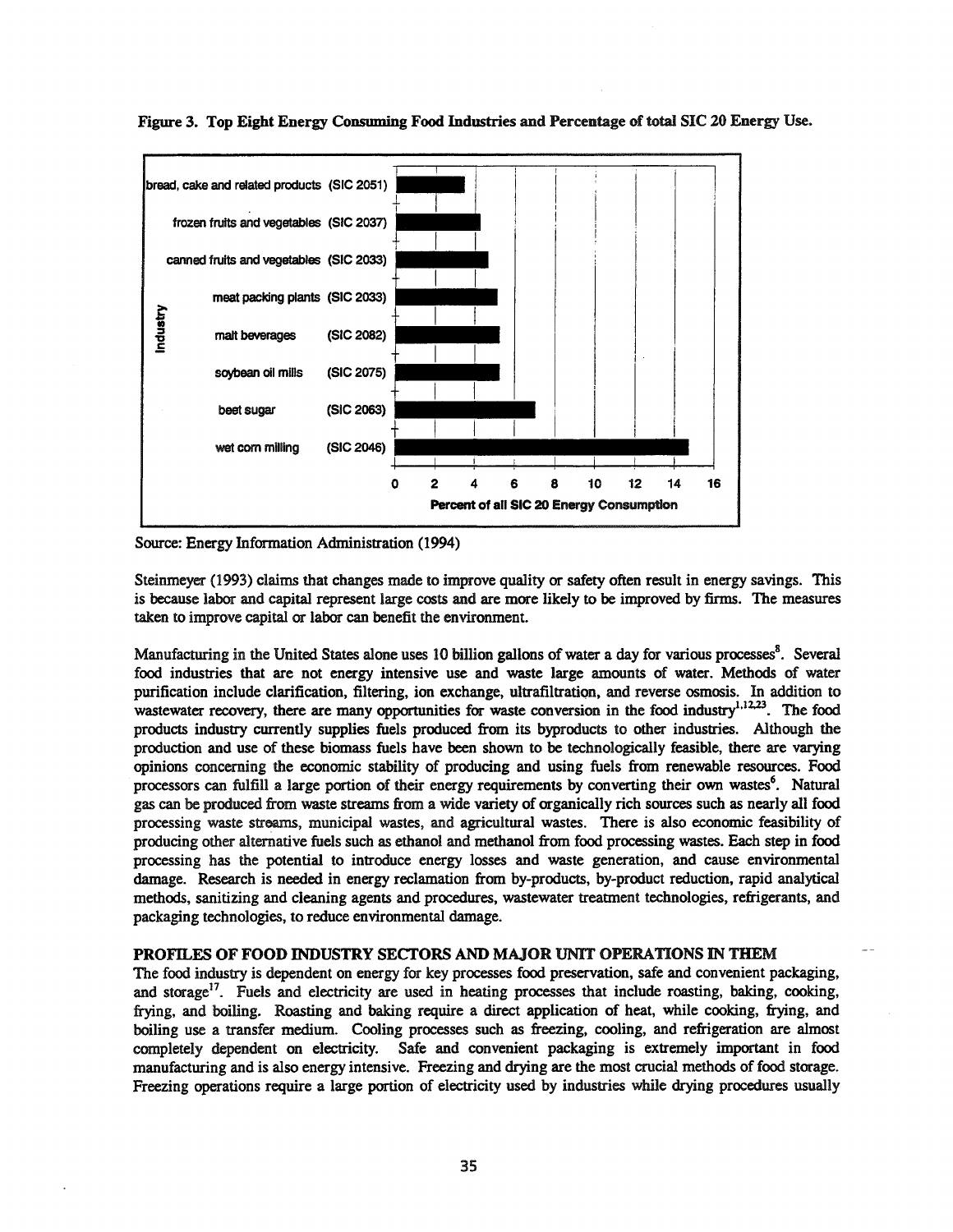depend on fossil fuels. Older dehydration systems were designed to operate with maximum throughput, disregarding energy efficiency<sup>13</sup>. Newer systems are designed with recirculating dampers and thermal energy recovery equipment to cut energy use 40%.

Energy efficiency improvements are currently being made by food industries to be more competitive with each other. However, these improvements are often lower priorities than energy saving strategies in industries such as dairy products manufacturers, since higher capital investments are usually required for more complex processing systems. Energy saving opportunities are generally more flexible than waste minimization plans in the degree of capital, level of training, and amount of management they require. Therefore industries tend to choose energy savings plans over complex waste minimization strategies. Each process varies in the flexibility and constraints of its energy and water requirements and waste generation. Major energy consuming processes/unit operations in the food industries are presented in Table 4.

| <b>SIC</b> | <b>Industry Group and</b>              | Main energy using operations/processes <sup>2</sup>                                           |
|------------|----------------------------------------|-----------------------------------------------------------------------------------------------|
| Code       | <b>Industry</b>                        |                                                                                               |
| 20         | <b>Food and Kindred Products</b>       |                                                                                               |
| 201        | <b>Meat Products</b>                   |                                                                                               |
| 2011       | Meat packing plants                    | Boiler losses (20), Rendering (19), Hot water cleanup (11)                                    |
| 2013       | Sausages and other prepared            | Process steam/hot water (26), Boiler losses (18), Smoke house/cook                            |
|            | meats                                  | ovens $(8)$                                                                                   |
| 2016       | Poultry dressing plants                | Hot water production/cleanup (42), Boiler losses (19), Refrigeration<br>(13)                  |
| 2017       | Poultry and egg processing             | Process steam/hot water (23), Boiler losses (17), Hot water cleanup                           |
|            | industry                               | (12), Refrigeration (9)                                                                       |
| 202        | <b>Dairy Products</b>                  |                                                                                               |
| 2021       | <b>Creamery Butter</b>                 | Boiler losses (29), Condensing (26), Drying (23)                                              |
| 2022       | Cheese                                 | Whey drying (29), Condensing/Heating (22), Boiler losses (27)                                 |
| 2023       | dairy                                  | Dry, condensed & evaporated Condensing (40), Spray drying (24), Boiler losses (22)            |
| 2024       |                                        | Ice cream and frozen desserts Boiler losses (28), Refrigeration (23), Hot water cleaning (12) |
| 2026       | <b>Fluid Milk</b>                      | Boiler losses (32), Hot water cleaning (16), Condensing Milk/Whey (9)                         |
| 203        | <b>Preserved Fruits and Vegetables</b> |                                                                                               |
| 2032       | Canned specialties                     | Processing (47), Preparation (41)                                                             |
| 2033       |                                        | Canned fruits and vegetables  Processing (79), Warehousing/Receiving (8)                      |
| 2034       | & soups                                | Dehydrated fruits, vegetables Processing (64), Preparation (23), Receiving/Warehousing (11)   |
| 2035       | Pickles, sauces & salad<br>dressings   | Processing (70), Receiving/Warehousing (21)                                                   |
| 2037       | Frozen fruits and vegetables           | Processing (79), Warehousing (7)                                                              |
| 2038       | Frozen specialties                     | Processing (45), Preparation (34), Warehousing (8)                                            |
| 204        | <b>Grain Mill Products</b>             |                                                                                               |
| 2041       | Flour and other grain mill             | Mechanical power (61), Drying (26)                                                            |
|            | products                               |                                                                                               |
| 2043       | Cereal breakfast foods                 | Ovens (30), Drying/dehydrating (18), Mechanical power (16),<br>Conditioning/cooking (14)      |
| 2044       | Rice milling                           | Mechanical power (61), Drying (17), Parboil operations (10)                                   |
| 2045       | Prepared doughs & flour                | Mechanical power (75), Space heating (11)                                                     |
| 2046       | Wet corn milling                       | Process steam (31), Evaporation (21), Boiler losses (17), Mechanical<br>power $(14)$          |

### Table 4. Main energy using operations in the SIC20 industries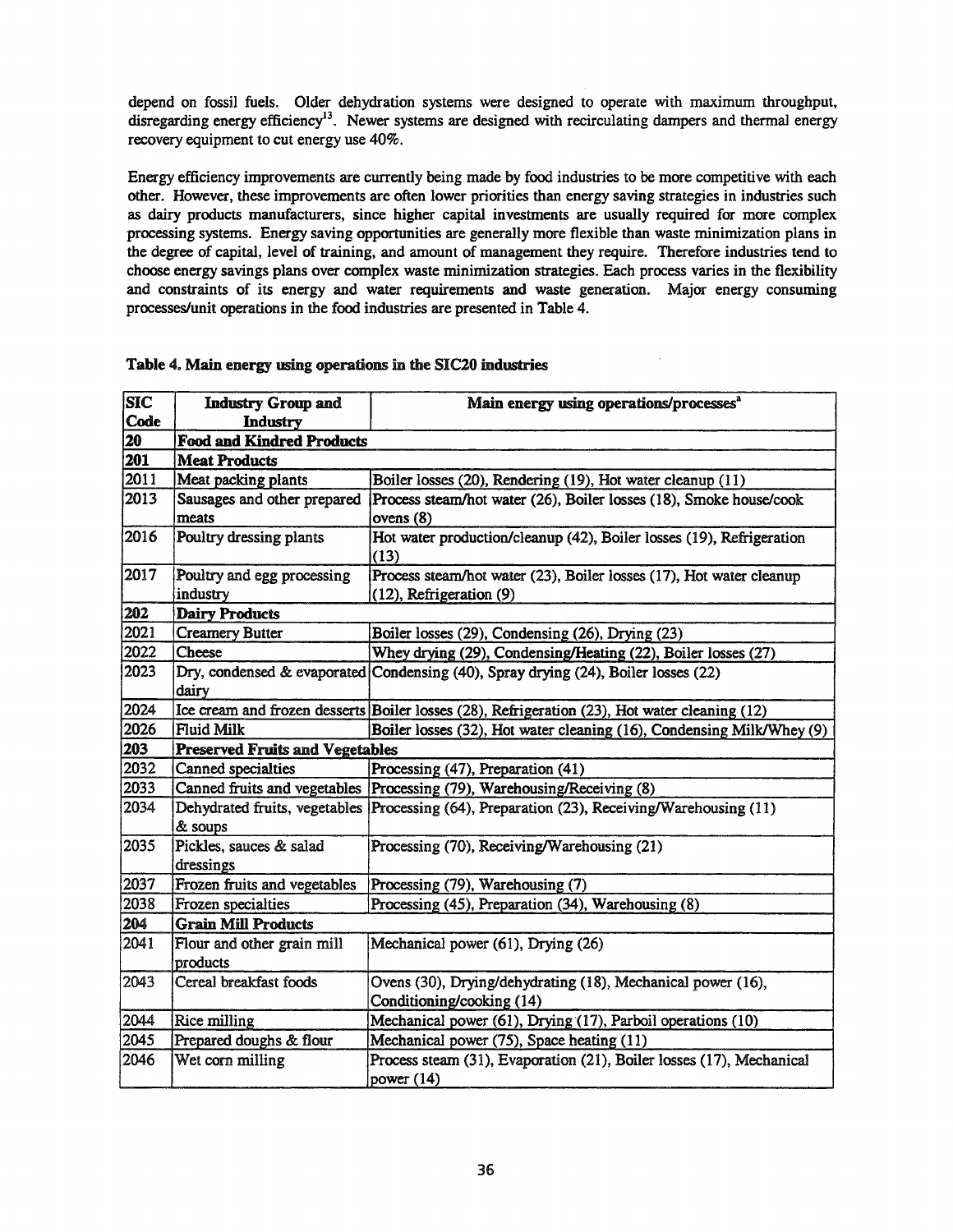| 2047 | Dog and cat food                        | Dry pet food - Drying (56), Conditioning/cooking (17), mechanical                           |
|------|-----------------------------------------|---------------------------------------------------------------------------------------------|
|      |                                         | power (16).                                                                                 |
|      |                                         | Canned pet food - Preparation/processing (57), Boiler losses (25),                          |
|      |                                         | Mechanical power (14)                                                                       |
| 2048 | Prepared feeds                          | Conditioning/Pelleting/Flaking (37), Mechanical power (35), Boiler                          |
|      |                                         | losses $(19)$                                                                               |
| 205  | <b>Bakery Products</b>                  |                                                                                             |
| 2051 | Bread & cakes                           | Ovens (34), Boiler losses (13), Space heating (8)                                           |
| 2052 | Cookies & crackers                      | Ovens (60), Space heating (22)                                                              |
| 206  | <b>Sugar and Confectionery Products</b> |                                                                                             |
| 2061 | Raw cane sugar                          | Boiler losses (41), Evaporation (15), Vacuum pans (14)                                      |
| 2062 | Cane sugar refining                     | Vacuum pans (48), Boiler losses (26), Evaporation (15)                                      |
| 2063 | Beet sugar                              | Pulp dryer (26), Evaporators (38), Boiler losses (16.5)                                     |
| 2065 | Confectionery products                  | Cooking (35), Roasting (19), Mechanical power (18)                                          |
| 2066 | Chocolate and cocoa                     | Roaster (34), Mixer/concher (22), Mechanical power (15), space                              |
|      | products                                | heating $(11)$                                                                              |
| 2067 | Candy & chewing gum                     | Process steam (41), Boiler losses (17), Mechanical power (11), Space                        |
|      |                                         | heating (10)                                                                                |
| 207  | <b>Fats and Oils</b>                    |                                                                                             |
| 2074 | Cottonseed oil mills                    | Mechanical power (30), Extraction/oil recovery (28), Seed conditioning                      |
|      |                                         | $(21)$ , Boiler losses $(20)$                                                               |
| 2075 | Soybean oil mills                       | Dryer (21), Desolventizer/Toaster (21), Steam (20), Boiler losses (21)                      |
| 2077 | Animal and marine oils                  | Cooking/Press (31), Boiler losses (18), Space heating (12)                                  |
| 2079 | Edible fats and oils                    | Hydrogen production (41), Boiler losses (28), Deodorization (23)                            |
| 208  | <b>Beverages</b>                        |                                                                                             |
| 2082 | Malt beverages                          | Steam/Hot water (43), Losses (28)                                                           |
| 2083 | Malt                                    | Kiln (86), Mechanical power (10)                                                            |
| 2084 | Wines and Brandy                        | Distillation (51), Boiler losses (19), Refrigeration (7)                                    |
| 2085 |                                         | Distilled and blended liquors Process steam (40), Boiler losses (30), Mechanical power (11) |
| 2086 | Bottled and canned soft                 | Steam heating (25), Bottle washer/filler (21), Boiler losses (17)                           |
|      | drinks                                  |                                                                                             |
| 2087 | Flavoring extracts & syrups             | Evaporation/dehydration (83), Mechanical power (7)                                          |
| 209  | <b>Misc. Food and Kindred Products</b>  |                                                                                             |
| 2091 | Canned and cured fish                   | Processing (40), Preparation (38), Plant vehicles (14)                                      |
|      | seafoods                                |                                                                                             |
| 2092 |                                         | Fresh or frozen prepared fish Preparation (71), Processing (4), Warehousing (7)             |
| 2095 | <b>Roasted Coffee</b>                   | Roasting (21), Boiler losses (16), Coffee extraction (12)                                   |
| 2097 | Manufactured ice                        | Freezing operation (56), Refrigeration (20), Space heating (14)                             |
| 2098 | Macaroni and spaghetti                  | Drying operations (48), Boiler losses (24), Extrusion (6)                                   |

<sup>a</sup>Numbers in parentheses refer to percentage of total energy input in the category used by the operation From: Casper (1977)

## PROFILES OF IMPORTANT INDIVIDUAL FOOD INDUSTRIES

There are opportunities for reducing energy consumption and waste production in nearly every sector of the food and kindred products sector. Wet com milling, soybean oil mills, and the dairy industries are energy intensive industries and will be covered in the following section.

## Wet Corn Milling Industry (SIC 2046)

The size of the wet corn milling industry was estimated to be approximately 500 million bushels annually and is one of the most energy-intensive food industries<sup>18</sup>. Energy is expended in the wet corn milling industry for power and heat. Power is used for mechanical processes such as pumping, grinding, and separating the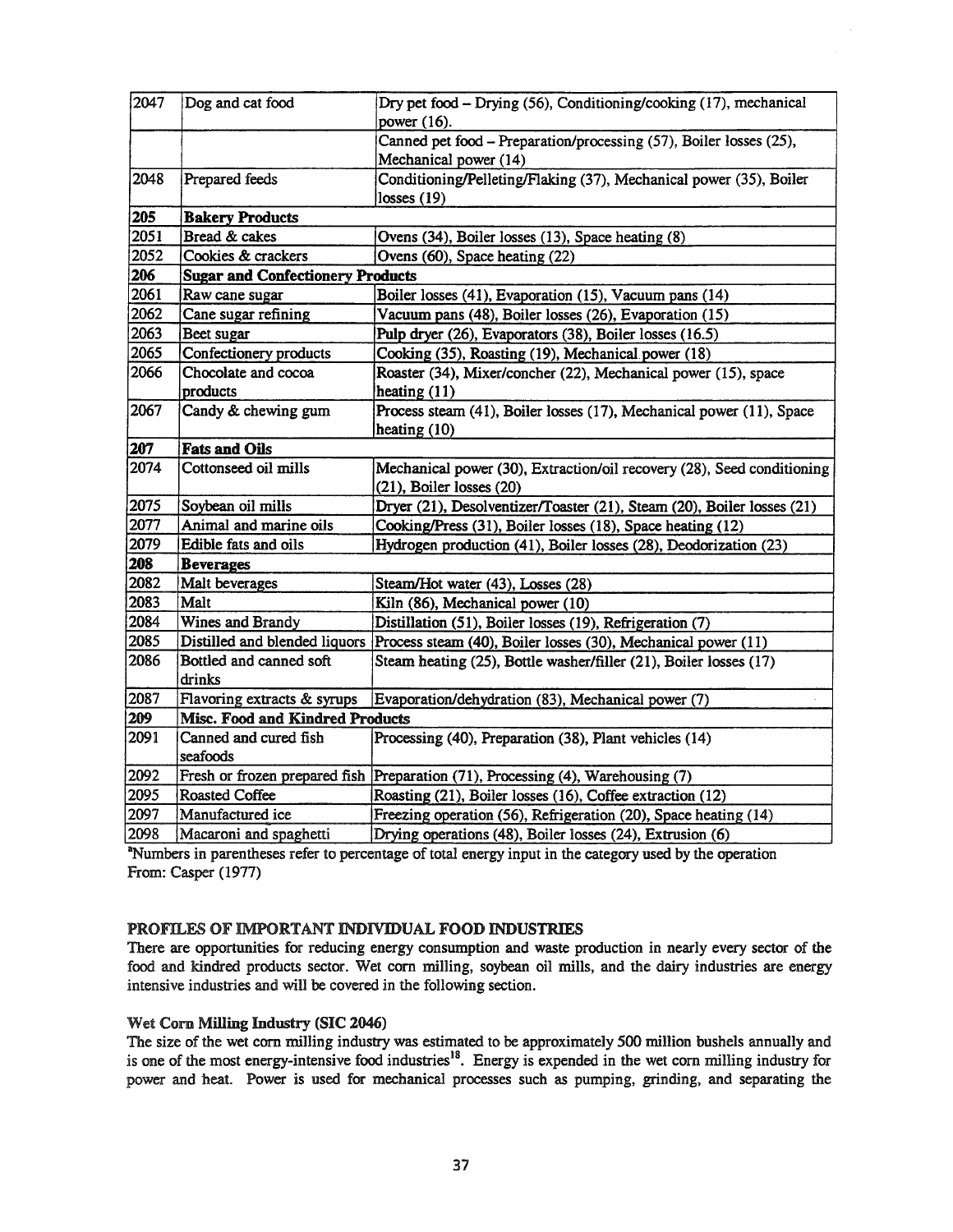fractions from the com. Heat is used for maintaining process temperature (38-54°C), evaporation, extraction, and drying. In 1974, about 112 x  $10^{12}$  Btu were required by the wet corn milling industry to process the 308 million bushels of com that were used in this year. The actual energy use for the different wet corn millers ranged from 176,000 to 336,000 Btu/bushel<sup>5</sup>. The following opportunities for energy efficiency improvements have been found to be technologically feasible and economically practicable<sup>5</sup>:

- *1. Direct use:* The feed drying processes were found to have the greatest opportunity for energy efficiency improvements in the direct use category. Installation of feed dryers, which recycle exhaust gases, can save 10% of the fuel to fire the furnaces. Capital investments required would amount to approximately \$3.00 per  $10<sup>6</sup>$  Btu saved. The internal rate of return would be about 23%. Other opportunities in the end use category include new installation of and improved operation of the starch dryers and heat recovery and insulation in carbon regeneration.
- *2. Boiler* use: A 13% savings of fuel energy was estimated to be feasible if the following measures to save energy are implemented: installation of economizers to reduce boiler losses, additional effects on evaporators, improvements in maintenance, and insulation involving process steam, heat recovery for plant heating .
- *3. Purchased electricity:* Savings can be achieved in both plant-generated and purchased electricity. Proper sizing and improvement on the power factor of motors could reduce electricity usage by 8%. Conversion to florescent lighting and improvements in overall management practices can also result in about 16% savings.

Recently discovered opportunities in energy conservation for the wet com milling industry include decreasing steep times for soft-endosperm, high-lysine corn<sup>10</sup> and reduction of lactic acid bacteria in feedstock for ethanol fermentation (corn steep liquor or stillages)<sup>15</sup>.

#### Soybean Oil Mills (SIC 2075)

In the United States, 3,373.1 million pounds of soybean oil is consumed per year'. Soybean oil is the leading source of oils in the US. In soybean processing three main stages exist: pre-extraction, extraction and postextraction. The pre-extraction is the preparation stage for extraction, which includes cleaning, drying, tempering, classification, cracking, separation, conditioning and flaking. Extraction is the stage where the oil is removed from the soymeats. In the post extraction stage the solvent is removed from the oil and flakes. In 1972, about 43 trillion BTU were required for production of 21.7 million tons of soybean oil. Sixty-seven percent of the energy was provided by natural gas, 6.4% by fuel oil, and 18% by coal. The following opportunities for energy efficiency improvements have been found to be technologically feasible and  $economically practical be<sup>5</sup>$ :

- 1. *Direct use:* Recycling part of the grain drying air or using heat exchangers to increase the temperature of the incoming drying air would result in a 25% savings in energy used in the dryers. Capital investments required would amount to approximately \$1.50 per million Btu saved. The after-tax internal rate of return would be about 70%. Economically practicable savings in the industry would be 23%.
- *2.. Boiler use:* Economically practicable savings in the industry of 30% would be possible with the installation of economizers to reduce boiler losses. Heating of boiler feedwater by heat recovery in boiler stacks would result in reduction in boiler losses from 30 to 19%.
- *3. Purchased electricity:* Proper sizing and improvement on the power factor of motors have a potential savings in electricity of 14% while conversion to florescent lighting and improvements in overall management practices can save about 15%.

#### Dairy Industry (SIC 202)

The number of dairy plants has decreased, and the value added has increased in recent years<sup>4</sup>. Processing of dairy products requires large amounts of energy as seen in Table 4 with concomitant production of large amounts of high BOD and TSS waste. To reduce energy and costs associated with water and waste, measures such as optimizing CIP and reusing concentrated waste streams as ingredients should be taken. In addition, dairy processes require large amounts of energy for refrigeration and pasteurization processes. Efficient equipment, using ''waste energy" from one stream as usable energy for another, and on-site energy generation are some methods ofreducing energy costs. The dairy industry also creates a significant amount of waste per year. The most energy consuming process in this industry is the production of dried milk using drum rollers<sup>19</sup>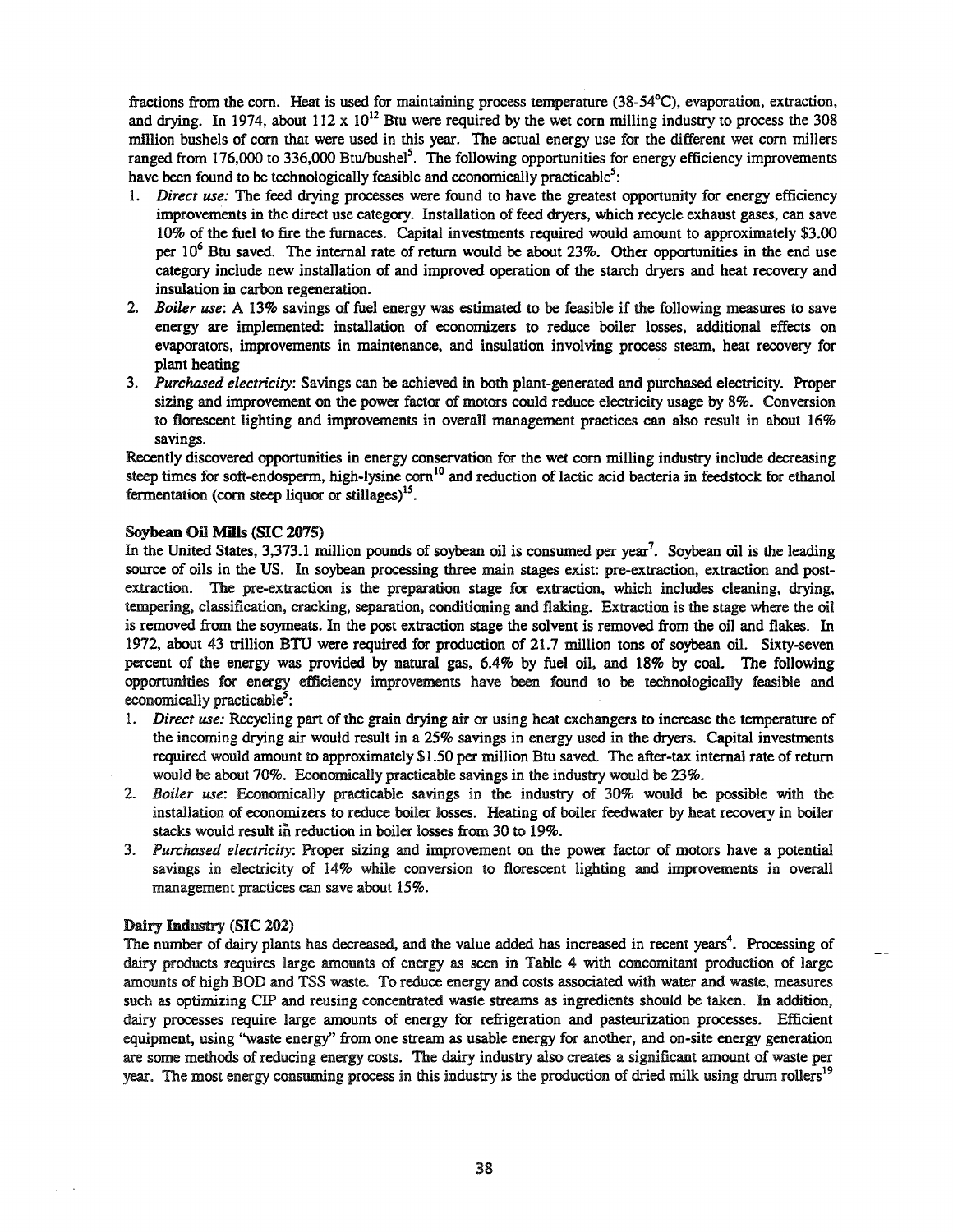as seen in Table 5. The dairy industry is the ideal focus for a minimum energy, zero discharge plant case study in the food industry.

A detailed energy audit performed on a fluid milk plant showed that approximately 52% of the fuel energy was lost to inefficient boiler operation<sup>16</sup>. The audit found that process steam requirements could be economically decreased to about 32% of the original usage through the use of modifications such as increase in regeneration of the HTST (high temperature short time) process, building and steam line insulation, and through conservation practices during sanitation. A 23% electricity saving could be achieved by implementing equipment such as efficient motors, lighting, and insulation. A reduction in boiler fuel requirement from 57 billion BTU/year to about 1 billion BTU/year was also found to be feasible using various heat recovery options.

| Product                  | <b>Fuel consumption</b><br>(BTU/gal) | <b>Electricity consumption</b><br>(BTU/gal) |
|--------------------------|--------------------------------------|---------------------------------------------|
| Pasteurized bottled milk | 3157                                 | 717.6                                       |
| <b>Butter</b>            | 15320                                | 1614.5                                      |
| Cheese                   | 15930                                | 2870.3                                      |
| Spray dried milk         | 64940                                | 4951.2                                      |
| Roller dried milk powder | 110757                               | 5704.7                                      |
| Casein                   | 91311                                | 5740.6                                      |
| Anhydrous milk fat       | 15176                                | 1901.6                                      |

|  |  |  |  |  | Table 5. Fuel and electricity consumption during the production of various dairy products |  |  |
|--|--|--|--|--|-------------------------------------------------------------------------------------------|--|--|
|--|--|--|--|--|-------------------------------------------------------------------------------------------|--|--|

Source: Okos *et aI..,* 1981

#### **CONCLUSIONS**

The food industry sector is the fifth largest energy consumer in the manufacturing industry sector. Process heating, cooling/refrigeration, and boiler losses were the most energy consuming processes in the industry accounting for 29.1%, 15.5%, and 22% of total energy inputs respectively. Application of energy reducing techniques such as recovery and reuse of hot and cold streams, heat recovery from compressors, and more efficient boiler operations can lead to increases in efficiency. For example, recycling dryer air would result in a 25% savings in energy used in dryers in the soybean oil mills industry, while heating of boiler feedwater with stack gasses would decrease boiler losses by 37%. In the case of a fluid milk plant, the boiler fuel requirement could be reduced from 57 billion BTU/year to 1 billion BTU/year using various heat recovery options. Implementing efficient motors and lighting could potentially lead to about 23% savings in electricity.

There are many opportunities for improving energy efficiency in the food industry through evaluation and addition of effective governmental energy policies and voluntary process analysis and improvement. Future directions for energy efficiency studies should focus on improving existing plants, developing energy-efficient process technology, improVing and expanding demand side management programs, creating informed and reasonable energy policies, and further research in the possibilities of zero-discharge plants.

#### REFERENCES

- 1. Anonymous (1989). Ethanol, Methanol Fuels Use to Climb in Canada. *Oil* and *Gas Journal,* 87, Feb 13, 1989, p24.
- 2. Bhesania, P.. S. and Reklaitis, G. V. (1992). Minimizing Waste, Water, and Energy Use in a Dairy Plant. *Presented at AS winter mtg., Nashville, TN, Dec.* 15 -18, 1992.
- 3. Brown, H. L., Hamel, B. B. & Hedman, B. A. (1985). Energy Analysis of 108 Industrial Processes. *library ofCongress Cataloging-in-Publication Data.*
- 4. Bureau of the Census. (Various Years). Annual Survey of Manufacturers.
- 5.. Casper, M. E., 00. (1977). *Energy Saving Techniquesfor the Food Industry.* Noyes Data Corporation, New Jersey.